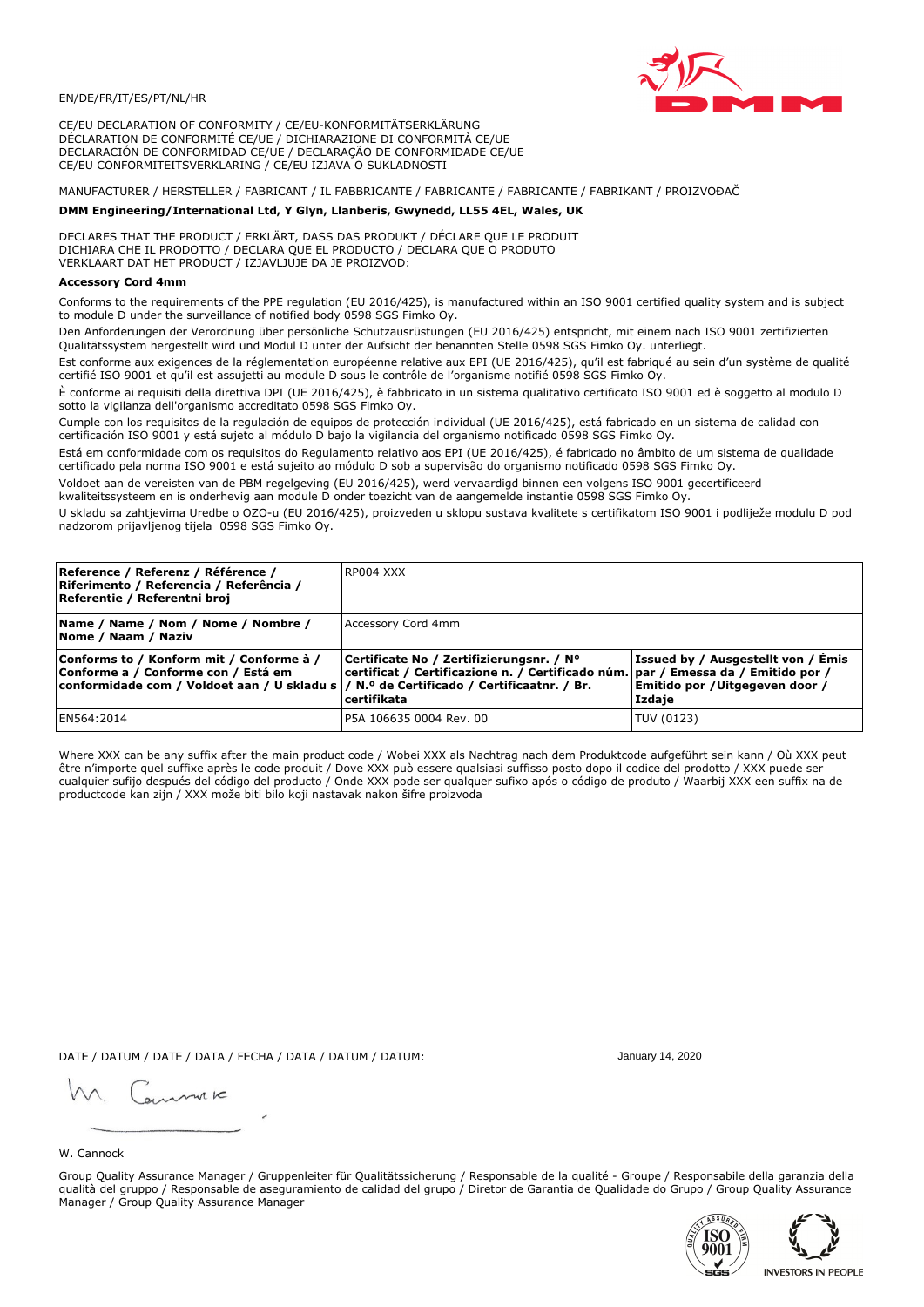

CE/EU-SAMSVARSERKLÆRING / CE/EU-FÖRKLARING OM ÖVERENSSTÄMMELSE CE/EU-VAATIMUSTENMUKAISUUSVAKUUTUS / CE/EU-OVERENSSTEMMELSESERKLÆRING DEKLARACJA ZGODNOŚCI WE/UE / CE/EU PROHLÁŠENÍ O SHODĚ CE/EÚ VYHLÁSENIE O ZHODE / DIKJARAZZJONI TA' KONFORMITÀ TAL-KE/UE

# PRODUSENT / TILLVERKAREN / VALMISTAJA / PRODUCENT / PRODUCENT / VÝROBCE / VÝROBCA / IL-MANIFATTUR

### DMM Engineering/International Ltd, Y Glyn, Llanberis, Gwynedd, LL55 4EL, Wales, UK

ERKLÆRER AT PRODUKTET / INTYGAR ATT PRODUKTEN / VAKUUTTAA, ETTÄ TÄMÄ TUOTE / ERKLÆRER, AT PRODUKTET / OŚWIADCZA, ŻE<br>WYRÓB / PROHLAŠUJE, ŽE PRODUKT / VYHLASUJE, ŽE VÝROBOK / JIDDIKJARA LI L-PRODOTT:

Overholder kravene i PVU-forordningen (EU 2016/425), er produsert innenfor et ISO 9001-sertifisert kvalitetssystem og er underlagt modul D under overvåkning av teknisk kontrollorgan 0598 SGS Fimko Oy.

Uppfyller kraven för PPE-reglerna (EU 2016/425), tillverkas inom ett ISO 9001-certifierat kvalitetssystem och är föremål för modul D under övervakning av anmält organ 0598 SGS Fimko Oy.

Noudattaa henkilönsuojaimia koskevan asetuksen (EU 2016/425) vaatimuksia, on valmistettu ISO 9001 -sertifioidun laatujärjestelmän mukaisesti ja että siihen sovelletaan ilmoitetun laitoksen 0598 SGS Fimko Oy.:in alaista D-moduulia.

Overholder kravene i forordningen om personlige værnemidler (EU 2016/425), er fremstillet i inden for det certificerede ISO 9001kvalitetssystem, og er underlagt modul D under overvågning af det bemyndigede organ 0598 SGS Fimko Oy.

Spełnia wymogi rozporządzenia w sprawie środków ochrony indywidualnej (UE 2016/425), jest produkowany w ramach systemu jakości zgodnego z ISO 9001 i podlega modułowi D pod nadzorem jednostki notyfikowanej 0598 SGS Fimko Oy.

Zařízení splňuje požadavky nařízení o osobních ochranných prostředcích 2016/425, je vyrobeno v systému řízení jakosti certifikovaném podle normy ISO 9001 a podléhá modulu D pod dohledem notifikované osoby č. 0598 SGS Fimko Oy.

Spĺňa požiadavky Nariadenia Európskeho parlamentu a Rady (EÚ) 2016/425 o osobných ochranných prostriedkoch, je vyrobený v rámci systému kvality certifikovaného podľa normy ISO 9001 a podlieha modulu D pod dohľadom notifikovaného orgánu č. 0598 SGS Fimko Oy.

Jikkonforma mar-rekwiżit tar-Regolament dwar il-PPE (UE 2016/425), u huwa manifatturat f'sistema ta' kwalità certifikata għall-ISO 9001 u soggett għall-modulu D taħt is-sorveljanza tal-korp notifikat 0598 SGS Fimko Oy.

| <b>Referanse / Referens / Viite / Reference / Nr</b> RP004 XXX<br>referencyjny / Reference / Značka /<br>Referenza                                                                                     |                                                                                                         |                                                                                                          |
|--------------------------------------------------------------------------------------------------------------------------------------------------------------------------------------------------------|---------------------------------------------------------------------------------------------------------|----------------------------------------------------------------------------------------------------------|
| Navn / Namn / Nimi / Navn / Nazwa /<br>Jméno / Názov / Isem                                                                                                                                            | Accessory Cord 4mm                                                                                      |                                                                                                          |
| Overholder / Uppfyller kraven för / Vakuus<br>myönnetty perustuen standardiin: /<br> Overholder / Spełnia wymogi / Je ve shodě s  Č. certifikátu / Čertifikat Nru<br> / Je v zhode s / Jikkonforma ma' | Sertifikatnr. / Certifikatnr. / Sertifikaattinro /<br>Certifikat nr. / Certyfikat nr / Č. certifikátu / | Utstedt av / Utfärdat av /<br>Myöntänyt / Udstedt af / Wydany<br>przez / Vydal / Vydal / Maħruġ<br>lminn |
| EN564:2014                                                                                                                                                                                             | P5A 106635 0004 Rev. 00                                                                                 | TUV (0123)                                                                                               |

Der XXX kan være ethvert suffiks etter produktkoden / Där XXX kan vara valfri ändelse efter produktkoden / Jossa XXX voi olla mikä tahansa tuotekoodin jälkeen tuleva liite. / Hvor XXX kan være ethvert suffiks efter produktkoden / gdzie XXX może być dowolnym przyrostkiem po kodzie produktu / Kde XXX může být jakákoliv přípona za kódem produktu / Kde XXX môže byť akákoľvek prípona za kódom výrobku. / Fejn XXX jista jkun kwalunkwe suffiss wara l-kodici tal-prodott

DATO / DATUM / PÄIVÄMÄÄRÄ / DATO / DATA / DATUM / DÁTUM / DATA:

January 14, 2020

annuic

W. Cannock

Group Quality Assurance Manager / Group Quality Assurance Manager / Group Quality Assurance Manager / Group Quality Assurance Manager / Kierownik ds. Zarządzania Jakością Grupy / Group Quality Assurabce Manager / Manažér riadenia kvality v rámci skupiny / Maniger tal-Assigurazzjoni tal-Kwalità tal-Grupp